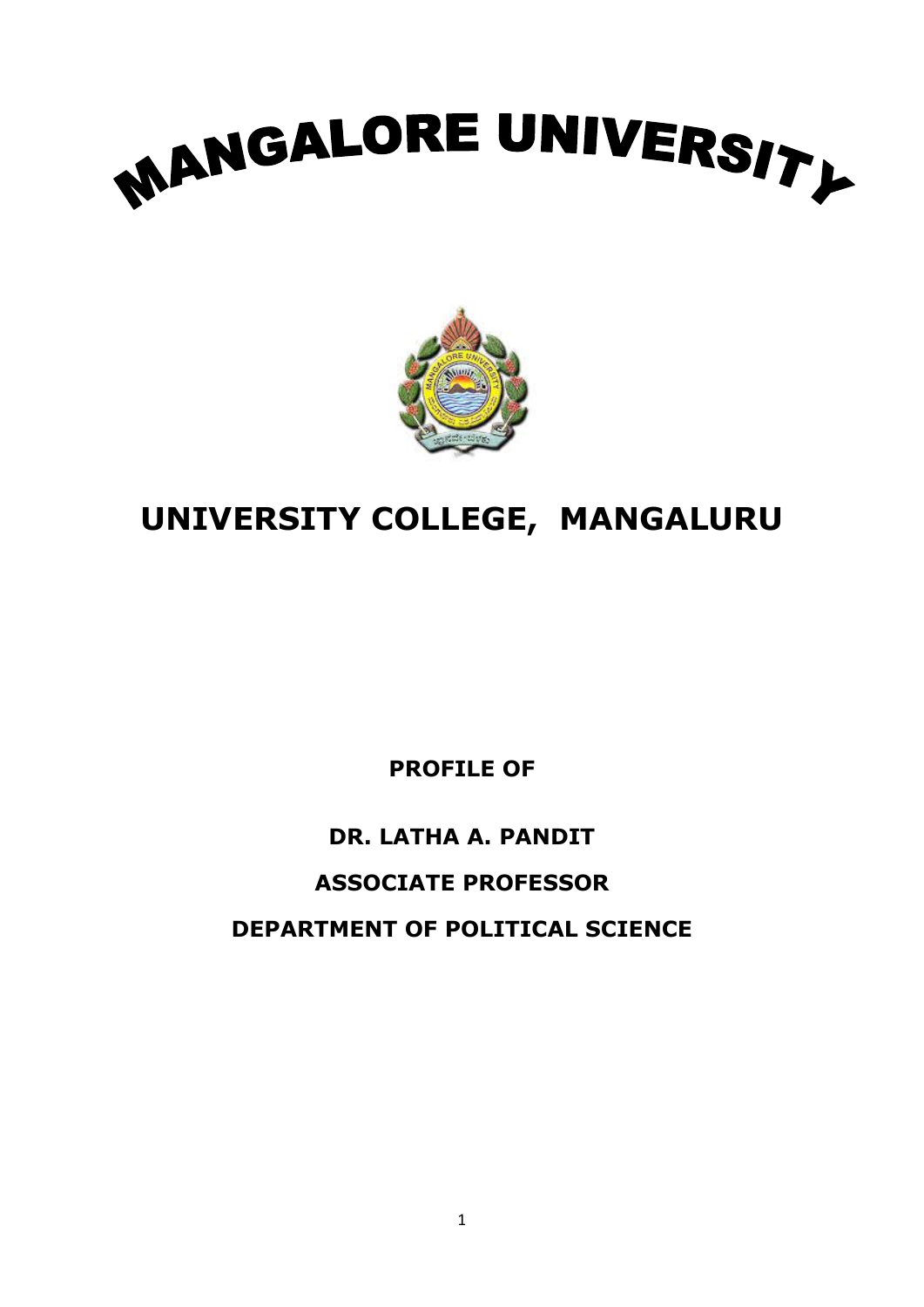# **CONSOLIDATION OF REPORTS FROM 2005-06 TO 2020-21**

| 1.  | Name                                                                                       |    | <b>DR. LATHA A. PANDIT</b>                                                                                                                                                    |
|-----|--------------------------------------------------------------------------------------------|----|-------------------------------------------------------------------------------------------------------------------------------------------------------------------------------|
| 2.  | Date of Birth                                                                              | ÷. | 17-05-1962                                                                                                                                                                    |
| 3.  | Address                                                                                    |    | Padma Nilaya, H.No.24-20-1580/1<br>Marnamikatte IV Cross,<br>Mangalore - 575001,<br>Mobile-9845417029                                                                         |
|     | E-Mail                                                                                     | ÷. | lathapandit3@gmail.com                                                                                                                                                        |
| 4.  | Mother Tongue                                                                              |    | Kannada                                                                                                                                                                       |
| 5.  | Educational qualification :<br>Year of obtaining Ph.D<br>Topic of Thesis<br>Research Guide |    | M.A. Ph.D<br>16-02-2008, Mangalore University<br>Indo-Centricity of SAARC: Issues and Concerns<br>Prof. Valerian Rodrigues, C.P.S, Jawaharlal Nehru<br>University, New Delhi. |
| 6.  | <b>Additional Qualification</b><br>(If any)                                                |    | - Nil -                                                                                                                                                                       |
| 7.  | Department                                                                                 |    | Department of Political Science<br>University College, Mangalore<br>(Head of the Department from 4-12-2014)                                                                   |
| 8.  | Date of Entry into service :                                                               |    | 26-08-1985                                                                                                                                                                    |
| 9.  | Designation                                                                                |    | <b>Associate Professor</b>                                                                                                                                                    |
| 10. | <b>Total Teaching Experience:</b>                                                          |    | 36 years                                                                                                                                                                      |
| 11. | Specialization                                                                             | ÷. | <b>International Relations, Political</b><br>Theory and Thought, Modern<br>Govts., Indian Constitution                                                                        |
| 12. | Refresher / Orientation<br>Course attended                                                 |    | $3 + 1$                                                                                                                                                                       |
|     | a. Refresher Course                                                                        |    | Department of Political Science, Mangalore                                                                                                                                    |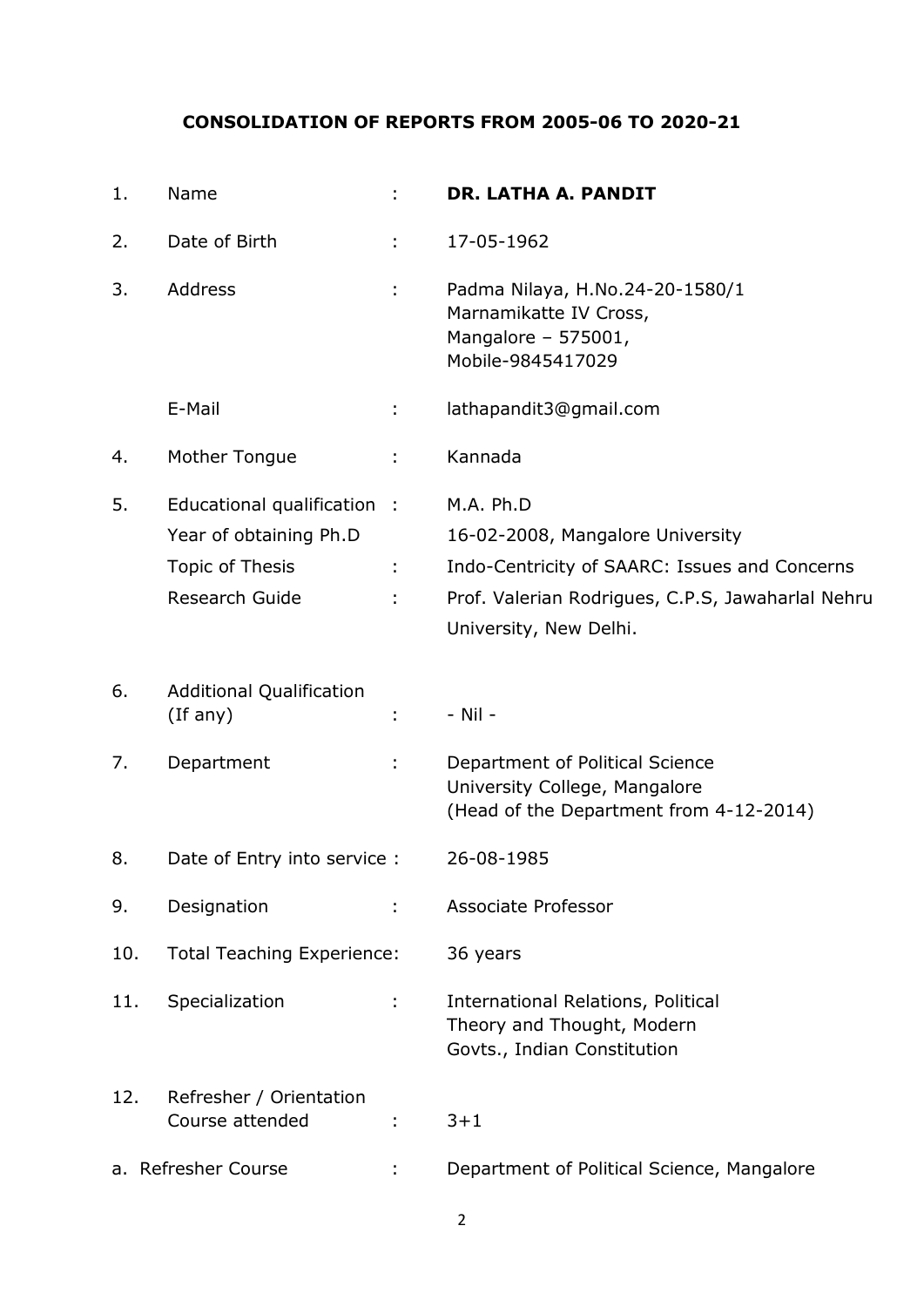|                       |    | University from 16-10-1997 to 8-11-97.         |
|-----------------------|----|------------------------------------------------|
| b. Orientation Course | ÷. | Goa University from 16-05-2000 to 12-06-2000.  |
| c. Refresher Course   | ÷. | Department of Political Science, Mangalore     |
|                       |    | University from 3-10-2001 to 29-10-2001.       |
| d. Refresher Course   | ÷. | Department of Political Science, Jawaharlal    |
|                       |    | Nehru, University, New Delhi from 7-10-2002 to |
|                       |    | $1 - 11 - 2002$ .                              |

## 13. **Publications**

## **(A) Journals - 13**

- 1. Third concept, volume 19 no. 224, October 2005, New Delhi "Security Council Expansion to reform the UN". ISSN 0970-7247
- 2. Karnataka Journal of Politics, volume 6, 2005 " India's Foreign policy in the 21<sup>st</sup> Century in the post cold war perspective".
- 3. Third Concept, Volume 23. No.267, May 2009."UN in 21<sup>st</sup> century".
- 4. South Asia Politics, Volume 8 No. 1 May 2009. "Civil Society and Indian Democracy".
- 5. World Focus, Volume 31 No.4, April 2010, New Delhi. Topic : US Engagement in South Asia: Issues and Concerns
- 6. World Focus, Volume 31 No.7, July 2010, New Delhi Topic : SAARC- The Future Ahead.
- 7. Third Concept, volume 24 No. 281, July 2010, New Delhi, ISSN 0970-7247 Topic: Prospects of India's Smaller States
- 8. Indian Journal of Political Science, volume 74, No.4, October December 2010, Meerut, ISSN 0019-5510.

Topic : Political Leadership of Women: Constraints and Challenges.

- 9. Karnataka Journal of Politics, volume 12 January 2011, Published by Gulbarga University Political science Teachers Association, Gulbarga Topic: The State of Indian Democracy: Opportunities and Challenges.
- 10.World Focus, volume 32, No.6, June 2011, New Delhi, ISSN 2230-8458. Topic : India and Her Neighbours: Changing Perceptions.
- 11.Karnataka Journal of Politics, volume 13, March 2012, published by Mangalore University Political Science Teachers Association, Mangalore. Topic: India and Her South Asian Neighbours: Emerging Opportunities and Challenges.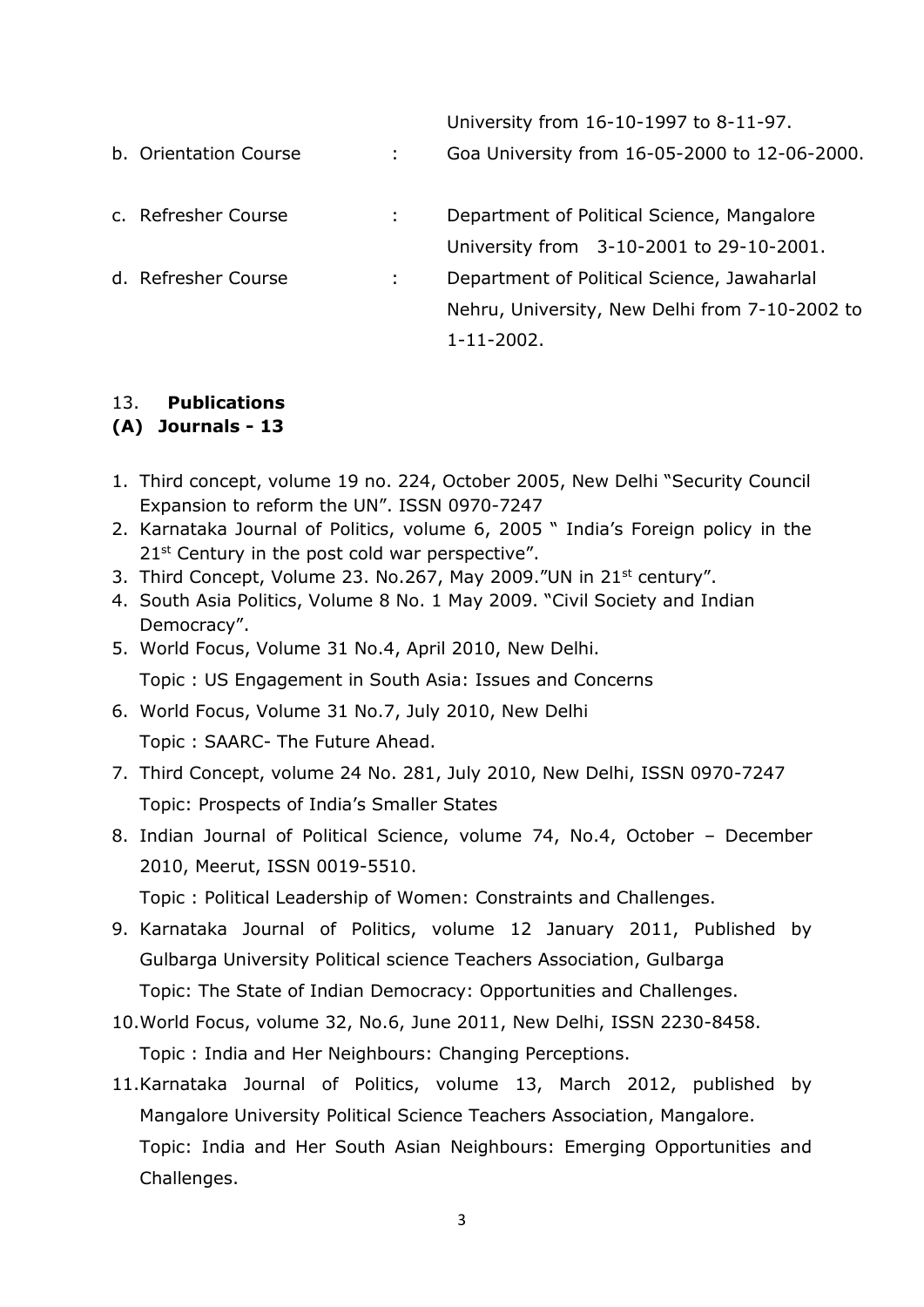- 12.World focus, volume 34 no 12 December 2013, New Delhi, ISSN 2230-8458, US Library of Congress No. 80910345 Topic: India's Foreign Policy in South Asia under UPA I and II : Issues and Concerns
- 13. World Focus Special Issue Dec. 2016 Vol.37 No.12 ISSN No.2230 8458 Topic : "Modi's South Asian Foreign Policy"
- **(B) Books -** Nil
- **(C) Articles in Edited Volumes -** Nil
- **(D) Articles in Conference Volumes** 2
- 1. Kala Vikasa 2010 published by Canara First Grade College, Mangalore. Topic : Smaller States Vs Development : Feasible for India
- 2. Globalisation, Human Rights and Democracy volume I, published by Milagres College, Kallianpur, Udupi ISBN: 978-81-929263-0-8 Editor : Dr. Herald Monis

Topic- Changing Contours of Indian Democracy: Issues and Concerns.

- **(E) Newspapers -** Nil
- 14. **Seminars and Conferences**
- **(A) International Seminars & Webinars** Papers presented – 02 Attended - 11 **Paper presented:**
- 1) 2006- 10, 11, 12<sup>th</sup> February at St. Aloysious College held by Social Justice Forum and Maand Shoban. Topic: Is there a future for Socialism?
- 2) 2010 : (Attended)  $20^{th}$   $21^{st}$  October 2010, held by Department of Political Science and European Study Center Topic : European Union in the Changing International Order
- 3) 2014 : (Presented paper) -6<sup>th</sup> and  $7<sup>th</sup>$  March 2014, held by Department of Political Science, Kallianpur. Topic of the paper – Changing Contours of Indian Democracy: Issues and

Concerns.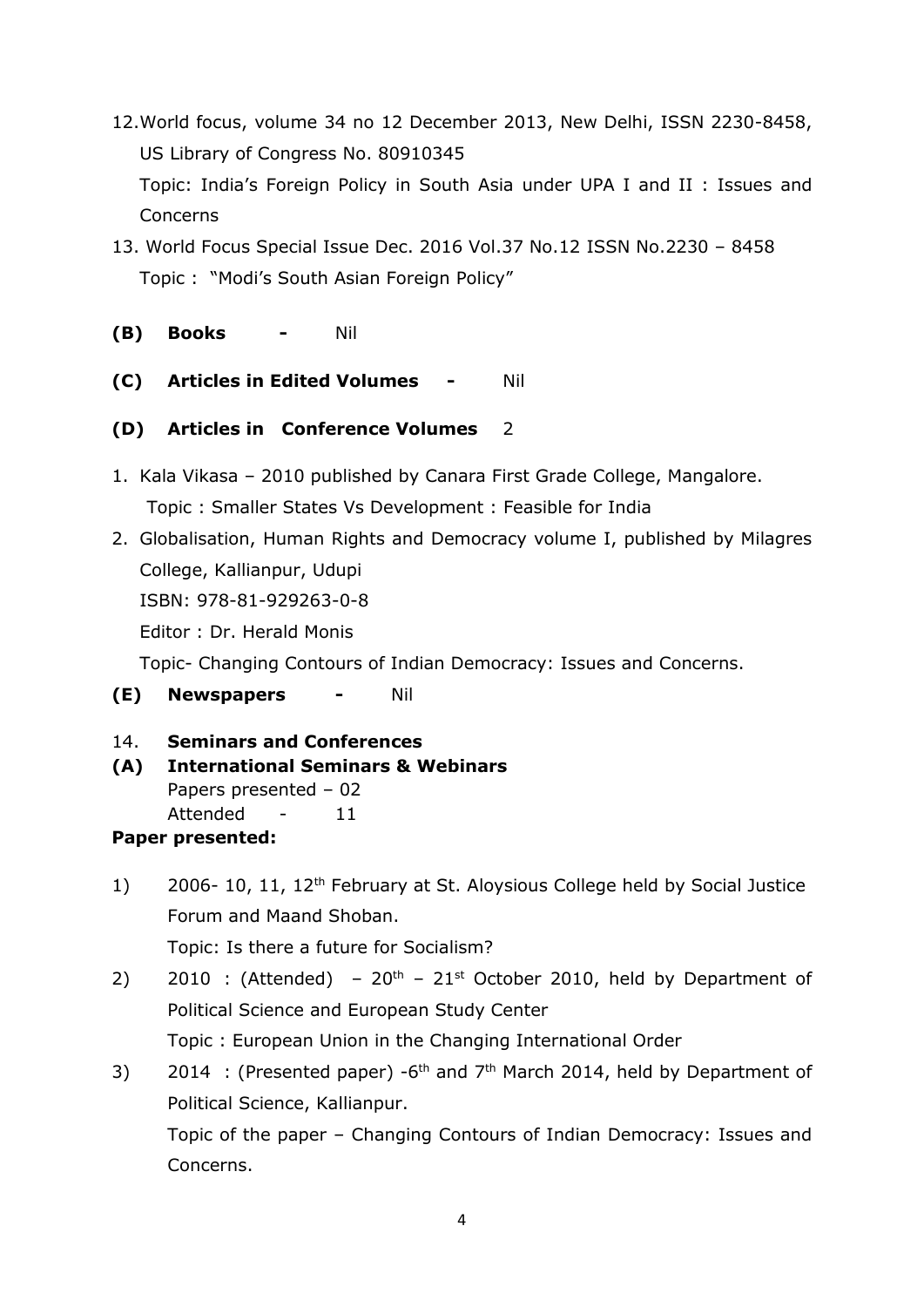4) 2015 : (Joint paper presented) along with Research Student in the International Seminar held on 16-17<sup>th</sup> February 2016 by the Department of Geography at University College, Mangalore Topic of the paper "Indian Foreign policy and Geo-Political Compulsions in South Asia".

## **WEBINARS**

- 5) 9-7-2020 Diabetes and its Management by Dr. Shridhar Alva, Abbott Diabetes Centre, California, USA Conducted by Department of Chemistry, Bhuvanendra College, Karkala.
- 6) 24-7-2020 Culture Language and Identity by Prof. Ganesh N. Devy, held by St. Aloysius College, Mangalore
- 7) 6-8-2020 Deploying Tools in Enhancing Research Manuscript by Dr. Sherimon P.C. Arab Open University, Oman, held by Bhuvanendra College, Karkala.
- 8) 10-8-2020 Identifying your Strength by Dr. Padmini Pai, Australia, Bhuvanendra College, Karkala
- 9) 28-8-2020 Artificial Intelligence by Shri Prathik Irvathur, USA, conducted by Computer Science, Dept. University College, Mangalore
- 10) 10-9-2020 Emerging Trends in the Working of a Democracy in a Pandemic Impacted World by Dr. Sanjay Kumar. CERSSE, Jain University, Bangalore
- 11) 5-10-2020 Gandhi and the Ethics of Nursing : A Pedagogy of Care in times of Corona Virus by Prof. Vinay Lal, University of California. St. Aloysius College & Nehru Study Centre, Mangalore University

## **(B) National Seminars and Webinars**

Paper presented – 03, Chairperson – 05, Co-Convenor - 02

Attended - 48

- 1) 2005 18 and 19<sup>th</sup> March at Milagres College, Kalyanpur. Topic: Democracy Human Rights and Minorities : Interface (Participated)
- 2)  $2005 29$  and  $30<sup>th</sup>$  March at University College, Mangalore. Topic:"Development of Rural Colleges" (Participated)
- 3) 2006 14 and  $15<sup>th</sup>$  February at Besant College, Mangalore.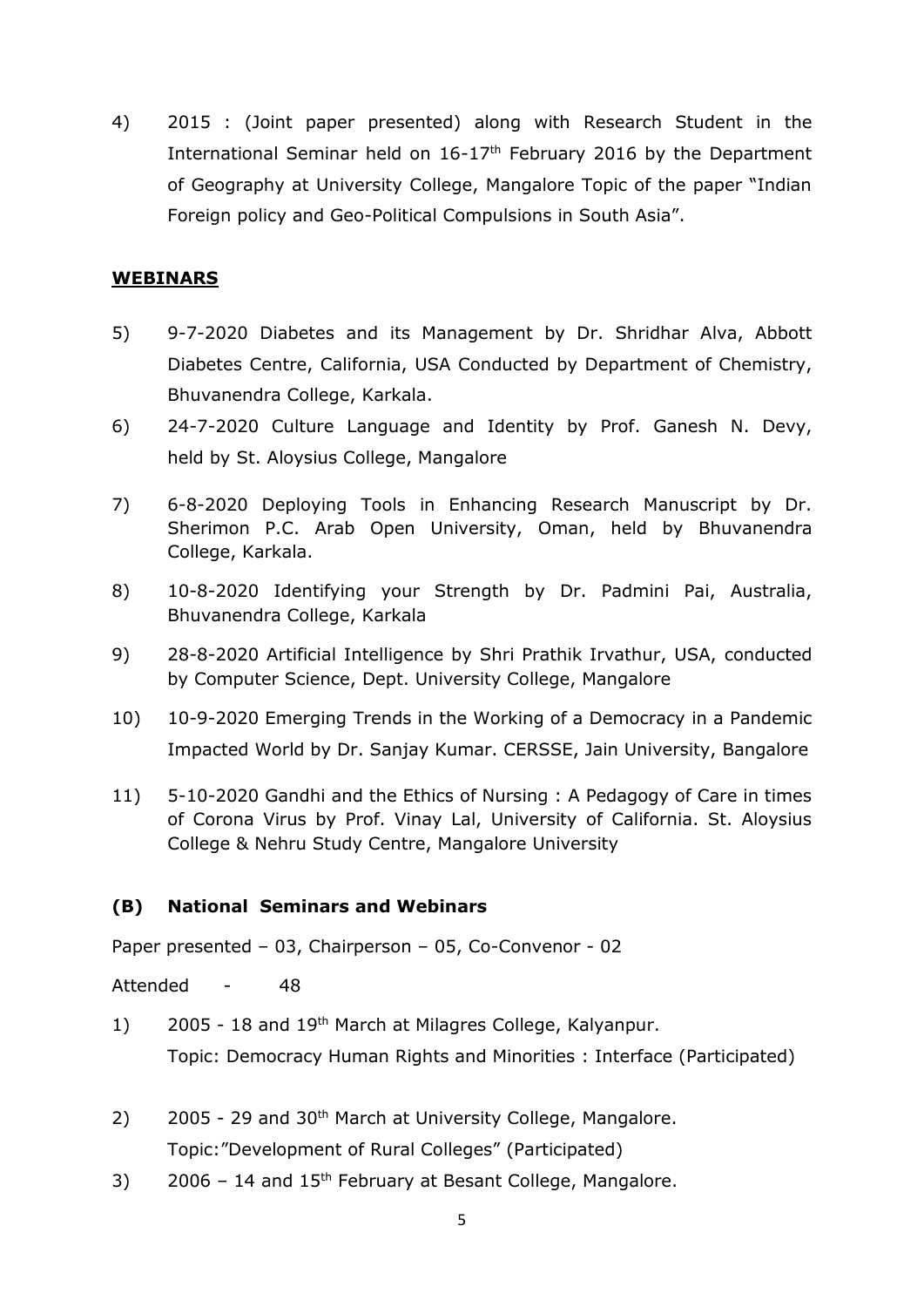Topic: Quest for Quality and Excellence in Higher Education. (Participated)

4) 2007 – 28 and 29th September held by Gandhian Study Centre of Mangalore University.

Topic: Gandhi, Democracy and Socialism. (Participated)

- 5) 2009 10th January at Besant College, Mangalore. **(Paper Presentation)** Topic: State and Civil Society presented paper on "Defining Civil Society in the Indian Context".
- 6) 2009 22 and 23rd January at Milagres College, Kalyanpur. **(Paper Presentation)**. Topic: "Democracy and Communal Amity". Presented paper on –

Communalism in Indian Politics.

 $7$ ) 2009 –  $2<sup>nd</sup>$  and  $3<sup>rd</sup>$  October 2009 Participated in UGC sponsored National Seminar at Sharada College, Basur.

Topic: "Democracy, Development and Marginal groups".

- 8) 2009  $27<sup>th</sup>$  November Participated in one day National Seminar in the Department of Political Science, Mangalore University- Gandhian Study Centre in "Hind Swaraj"
- 9) 23<sup>rd</sup> and-24<sup>th</sup> Sept. 2011 : (Attended) National seminar at St. Agnes College, Mangalore on the theme: Human Rights: Changing Trends and Challenges in India.
- 10) 2012 : (Attended) 18<sup>th</sup> January 2012 at University College, Mangalore on the theme: Human Rights: A Special Focus on Dakshina Kannada.
- 11) 2013 :(Attended) 9-10 January 2013 at University College, Mangalore, Dept. of English on the topic: Art-vis-à-vis Violence
- 12) 2013 : (Attended) 15-16 February at MSRS College, Shirva on Democratic Space Consolidation: A Human Rights Perspective. **Chair person for III Session.**
- 13) 2013 :(Attended) 23-24<sup>th</sup> August at St. Mary's College, Shirva on the topic: New Paradigms of Administration: E Governance in Karnataka. Chairperson for a session.
- 14) 2013 : (Attended) 6-7<sup>th</sup> September at St. Agnes College, Mangalore on the theme "Emerging Trends in Indian Politics".
- 15) 2013 :**Presented paper** 23-24th December, at MGM College, Udupi on the theme Contemporary Issues and Concerns.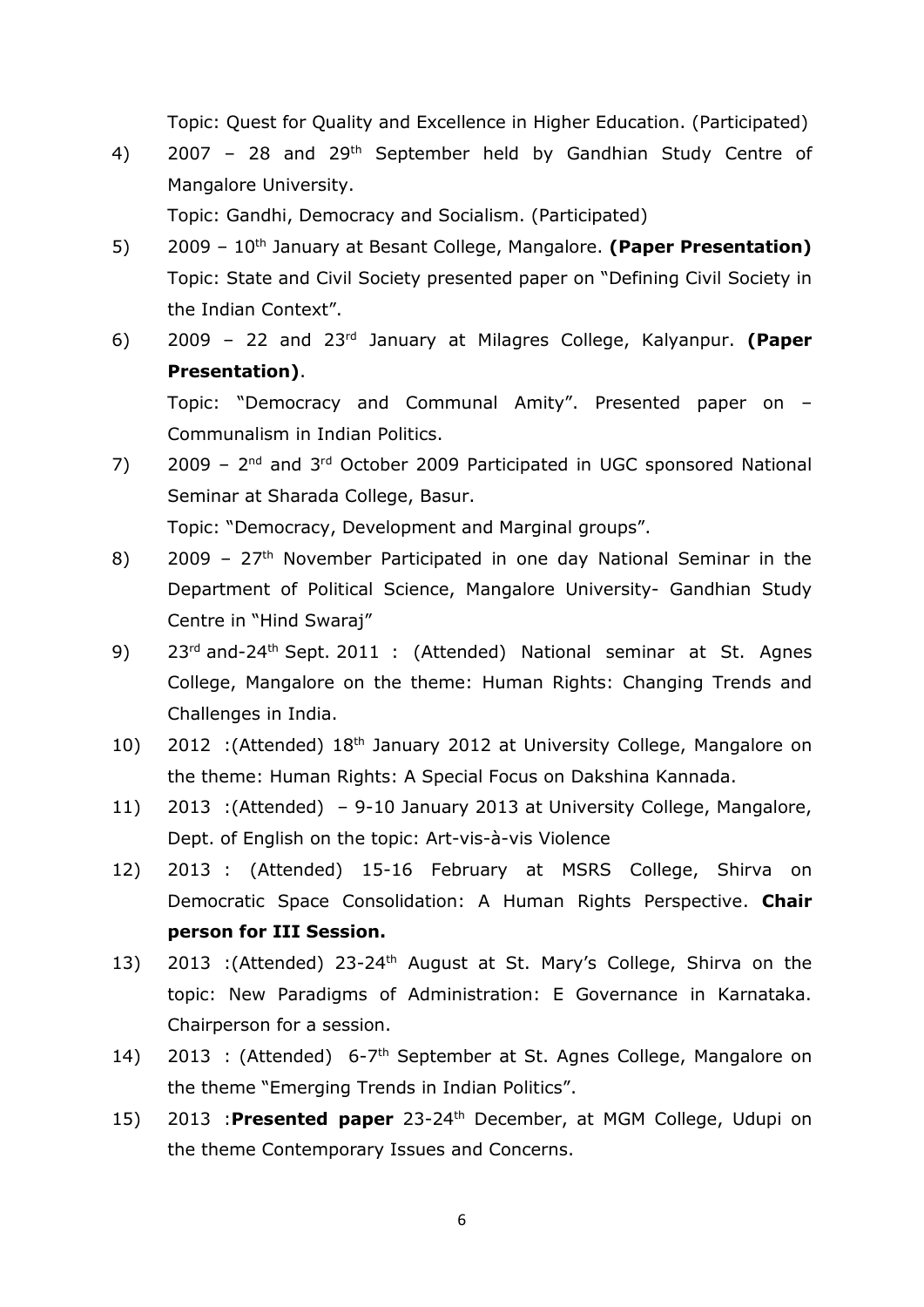Topic of the paper presented: Communal violence and its impact on Indian Society.

- 16) 2014 :(Attended) 22-23 April at University College, Mangalore held by Dept. of Commerce on the theme FEMCON 2014 – Feminine Qualities and Leadership.
- 17) 2014 : 12th & 13th September **Co-convener of UGC** sponsored National Seminar held by Department of Political Science, University College, Mangalore on the theme "Women and Political Representation in India".
- 18) 2014 Attended 2 day National Seminar on 19<sup>th</sup>- 20<sup>th</sup> December 2014 at Pompei College, Aikala "Nationalism as a Religion".
- 19) 2014 **Chair person for Panel Discussion** National Seminar at St. Agnes College on  $27<sup>th</sup>$  &  $28<sup>th</sup>$  February 2015 – "Ancient Indian Political Thought".
- 20) 2015 Attended UGC sponsored 1 day National Seminar on 4-09-2015 at Sharada College, Basrur. Topic – "Literary and Cultural perspectives on Politics in Karnataka". **Chair person for one session**.
- 21) 2015 Participated in 39<sup>th</sup> Indian Social Science Congress held at Mangalore University by Indian Social Science Academy from 1<sup>st</sup> to 5<sup>th</sup> December 2015. **Co-Chairperson** for the session on "Nation States and Emerging Challenges".
- 22) 2015 Participated in 2 days National Seminar at St. Agnes College, Mangalore on 10-11<sup>th</sup> March 2016. Topic – "Political Dynamism and Youth in Indian Politics".
- 23) 2016 Participated in 2 days ICHR, New Delhi sponsored National Seminar organized by Department of History Mangalore University and Department of History University College, Mangalore on 12-13<sup>th</sup> April 2016. Topic -"Karnataka through the ages – New Historiographical Perspectives".
- 24) 2016 **Chairperson for Keynote** Address UGC Sponsored National Seminar held on 11-01-2017 at Govt. First Grade College, Haleyangadi on "Human Rights of Women and Transgenders"
- 25) 2019 Attended 2 day National Conference on India Higher Education Summit 2019 on  $15<sup>th</sup>$  –  $16<sup>th</sup>$  March 2019 at Mysore Conducted by Confederation of Indian Industry.
- 26) 23-09-2019 Attended a National Seminar at St. Agnes College, Mangalore on Rethinking Mahatma Gandhi.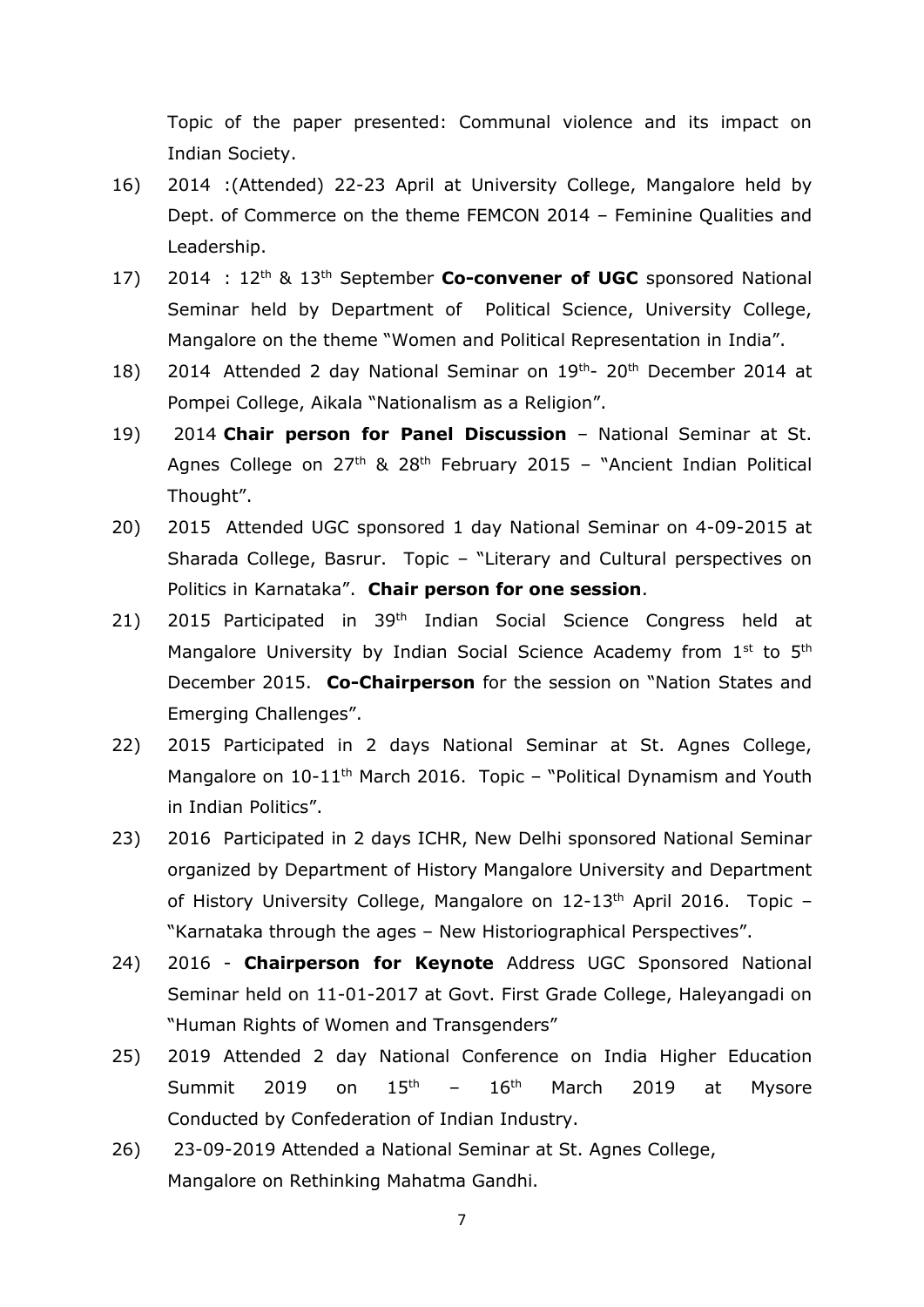- 27) 11-1-2020 Attended a National Seminar at SDM Law College, Mangalore on Challenges of Higher Education.
- 28) 19th & 20th February 2020 Attended 2 day National Seminar held by Department of P.G. Studies in Economics of University College, Mangalore on "Indian Economy in Transition : Prospects and Challenges of Cooperatives.

#### **Webinars Attended:**

- 29) 20-06-2020 Learning in the Digital Age Challenges and Opportunities by Prof. Amithab Anand, SKEMA, France, Govind Das College, Surathkal
- 30) 23-06-2020 Federalism and State capacity by Prof. Valerian Rodrigues, Retd. Professor, JNU, New Delhi. St. Aloysius College, Mangalore.
- 31) 4-7-2020 Corporate Social responsibility During Covid-19 Crisis by Rev. Fr. Vineeth George, Hyderabad , Dept. of Humanities Indian Academy Degree College, Bangalore.
- 32) 10-7-2020 Growth Mindset : A Blueprint for a Better self by Dr. Malini Hebbar, HOD, of English, St. Agnes College, Mangalore. Mahaveera College, Moodabidri.
- 33) 11-7-2020 Redefining Our Rights and Duties During Covid -19 by Prof. P.L. Dharma Registrar, Evaluation, Mangalore. Dhavala College, Moodabidri.
- 34) 13-7-2020 New Economic Crisis : Challenges to Recovery by Dr. Shripathi Kalluraya, Retd. Prof. of Economics Mangalore University. Mahaveera College, Moodabidri.
- 35) 18-7-2020 Reference Management Using Mendeley by Dr. Gopa Kumar V, Goa University, Mahaveera College, Moodabidri.
- 36) 20-7-2020 ೧೫ನೇ ಶತಮಾನದಲ್ಲ ಭಾರತ ಎದುರಿಸಿದ ಜಾಗತೀಕರಣ ಮತು ಸಾಹಿತ್ಯದ ತಲ್ಲಣಗಳು by Shri Vasudhendra, Bangalore, Mahaveera College, Moodabidri.
- 37) 20-7-2020 Socio-Economic Development in the perspective of Rural India, Covid-19 by Prof. P. Chidanand Mansur, University of Agriculture Sciences, Dharwad. S.K. Arts & Science College, Hubbali.
- 38) 24-7-2020 Fitness for Protection from Pandemic, University College, Mangalore.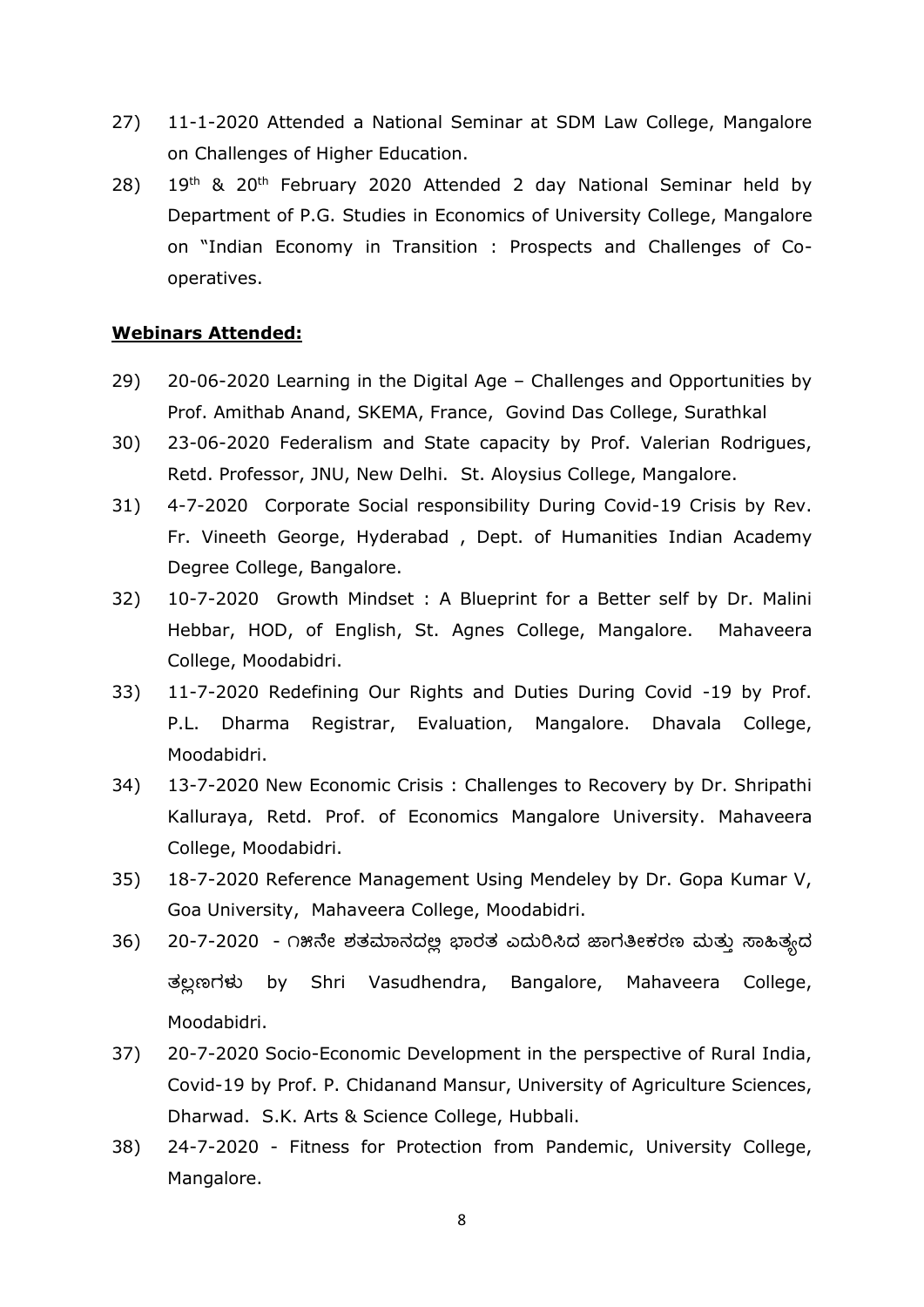- 39) 29-7-2020 ಭಾರತದಲ್ಲಿ ಮಾನವಿಕಗಳ ಸ್ಥಿತಿಗತಿ By Dr. Purushotham Bilimale, JNU, New Delhi, Dhavala College, Moodabidri.
- 40) 3-8-2020 Research Methods in Social Sciences by Dr. Parvathy A.A. Bhuvanendra College, Karkala
- 41) 11-8-2020 Challenges and Future of Media by Prashant Natu Suvarna 24x7 News, New Delhi Dept. of Journalism, Bhuvanendra College, Karkala.
- 42) 7-8-2020 Unwrapping the New Education Policy 2020 by Dr. R.S. Deshpande, Prof. P.S. Jayaramu & Dr. Sandeep Shastri. CERSSE – Centre for Research in Social Sciences of Education, Jain University Bangalore.
- 43) 26-8-2020 Colloquium on National Education Policy 2020 by Prof. Valerian Rodrigues St. Aloysius College, Mangalore, Shyam Menon, Geetha B., Nambissan and Prof. A.R. Vasani.
- 44) 4-9-2020 10.30 A.M. Indo-China Relations by Prem Shekar Jha, New Delhi, SDM College, Ujire.
- 45) 4-9-2020 2.30 P.M. Indo-China Relations by Avinash Gudbole St. Aloysius College, Mangalore.
- 46) 13-8-2020 State and Civil Society : Nexus Today by Prof. Harish Ramaswamy, Karnataka Harish Ramaswamy, Karnataka University, Dharwad. Organised by Political Science, Sociology, Journalism and IQAC of University College, Mangalore.
- 47) 14-9-2020 Changing Dimensions of India's Foreign Policy by Dr. Manish, Central University, Gujrath. St. Joseph's College, Bengaluru.
- 48) 7-10-2020 Covid-19 and the Indian Economy by Prof. N.R. Bhunumurthy, Bangalore. Dept. of Economics Karnataka University, Dharwad.
- C) State level Papers presented : 05 Attended : 10
- 1) 2005 11 and 13<sup>th</sup> February Sixth Political Science State level Teachers Association at Gulbarga. **Presented Paper** on:" Challenges to UN in the 21st Century".
- 2) 2005 15 and 16<sup>th</sup> November Seventh Political Science State level Teachers Association at Moodabidri, Mangalore.

**Presented Paper on:** "India's Foreign policy in the 21st century in the post cold war perspective" – Published in Journal.

9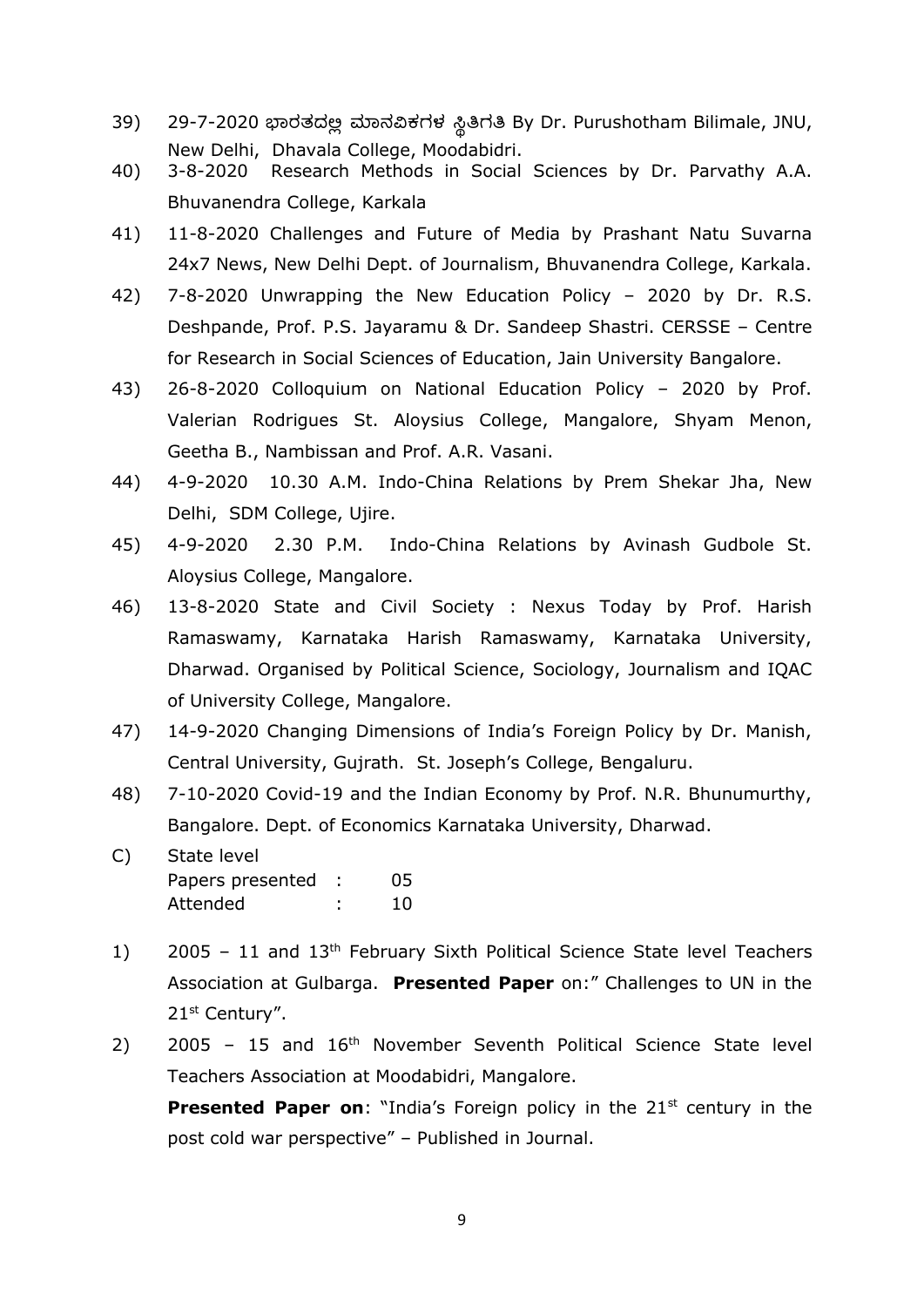- 3) 2007  $2<sup>nd</sup>$  and  $3<sup>rd</sup>$  March Eighth Political Science state level teachers conference at Bangalore**. Presented Paper** on:"India's role in SAARC".
- 4) 2008 4 and 5<sup>th</sup> October held by Milagres College, Kalyanpur Topic:"Changing identities of women in India".
- 5) 2009 15th October **Presented paper** at UGC sponsored state level seminar by MSRS College Shirva. Topic:"Political Leadership in Women: Contraints and Challenges.
- 6) 2010  $15<sup>th</sup>$  and  $16<sup>th</sup>$  Jan. Attended 2days UGC sponsored state level seminar at SDM College. Ujire. Topic:"Grass root Democracy: Status of Panchayat Raj in Karnataka".
- 7) 2012 : **Paper Presented** in 13th Karnataka State level Political Science Conference held on 13- 14<sup>th</sup> March by Mangalore University Political Science Teachers Association.

Topic: India and Her South Asian Neighbours: Emerging Opportunities and Challenges.

- 8) 2012 : (Attended) 10- December, at Government First Grade College, Kavoor on the theme "Challenges to Human Rights in the Emerging Era"
- 9) 2-10-2018 At SDM Law College, Mangalore on Mahatma Gandhi-.
- 10) 19-7-2020 State Level Webinar Mental Health and Well being During Covid-19 Pandemic by Dr. P.V. Bhandary, A.V. Baliga Institute Udupi and Dr. Sanjeev Kumar M. NIMHANS - St. Mary's College, Shirva

## **D) Regional level**

Paper Presented : 01

Attended : 08

- 1) 2004 4<sup>th</sup> December held by Mangalore University Political Science Teacher Association at Sacred Heart College, Madyanthar. Topic:"Coalition politics in India".
- 2) 2006 15 and  $16<sup>th</sup>$  December at Roshini Nilaya, Mangalore. Topic:"Dakshina Kannada on the threshold of the  $21^{st}$  Century -Economic, Social and Cultural changes.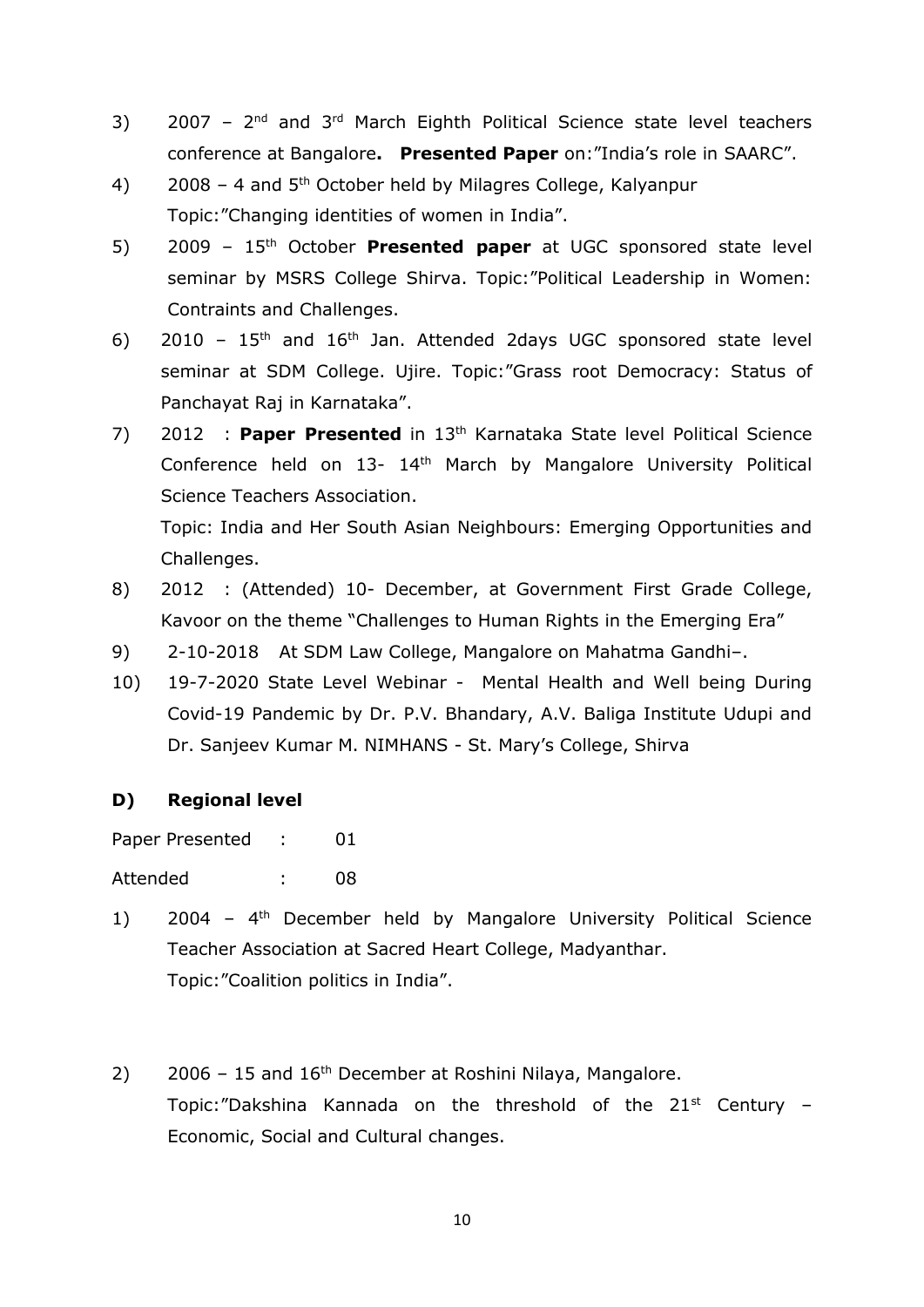- 3) 2007 26<sup>th</sup> February at Agnes College, Mangalore. Orientation programme on youth parliament.
- 4) 2008 29th February at Agnes College, Mangalore. Topic: "Role of civil society on good governance".
- 5) 2012 : (Attended) one day Seminar at St. Agnes College, Mangalore on 7<sup>th</sup> July on the theme, "Sixty Years of Karnataka State Legislative Assembly".
- 6) 2013 : Attended one day workshop on  $15<sup>th</sup>$  October at Canara College, Mangalore held by Mangalore University Political Science Teachers Association.
- 7) 2015 : **Paper presented** in one day Workshop on New Syllabus in Political Science held by Mangalore University Political Science Teachers Association and SVS College, Bantwal on 4-07-2015. Topic – "State – Meaning, Origin and Perspectives".
- 8) 2016 : Attended one day workshop on new syllabus in Political Science at SVS College, Bantwala on 30-7-2016.

# **E) Workshop**

# **National Level: Participation** – 01

2007 – 22 and 24th March conducted by Women Studies Centre of Mangalore University.

Topic:"Mainstreaming gender into curriculum".

# **Regional: Participation** - 01

2004 – 27-10-04 to 01-10-04 at Roshini Nilaya, Mangalore held by Department of Political Science Mangalore university and SICHERM, Bangalore. Topic:"Human rights".

## 15. **Membership in Academic Bodies**

## **BOE**

- 1) 2008-09 Member of BOE for St. Agnes College, Mangalore and paper setter for Mangalore University.
- 2) 2008 16 and 23<sup>rd</sup> October KPSC valuator at Bangalore For Headmaster main Exam, 2007.
- 3) 2009-10 Member of BOS for Compulsory paper for Roshni Nilaya.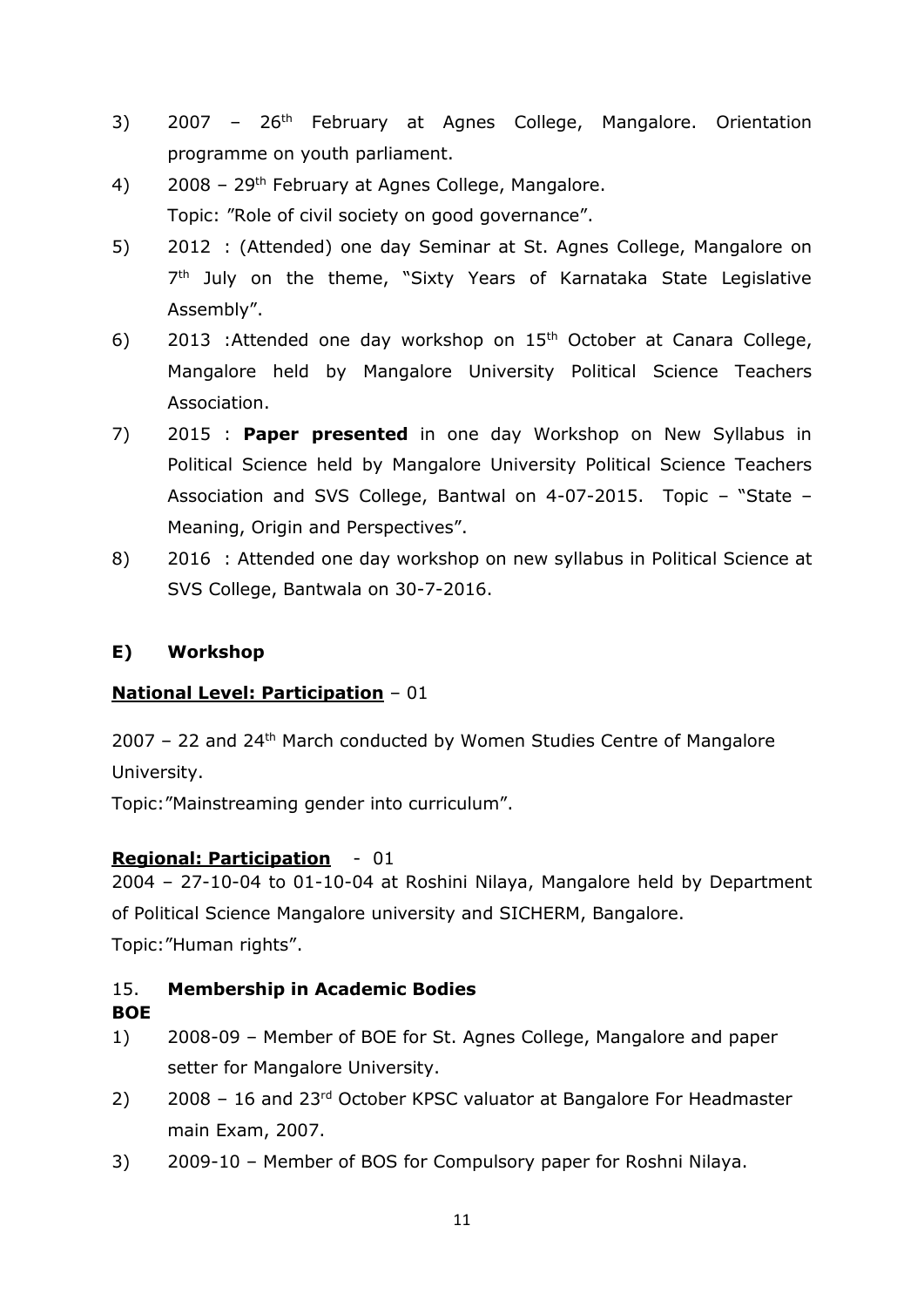- 4) 2011-12 BOE Chairman for Compulsory Paper I Degree, Mangalore University Constitution of India, Human Rights, Gender Equity and Environmental Studies BOE Member – Paper Setter for II Semester.
- 5) 2012 Member of BOE for I Semester I Degree Mangalore University Compulsory paper.
- 6) 2013 Member of BOE for Political Science, Mangalore University.
- 7) 2012-13 Member of BOE for Foundation Course Roshni Nilaya.
- 8) 2012-13– KPSC KAS General Studies valuation, 21-28 January at Bangalore.
- 9) 2013 April / May Paper Setter for Foundation Course, Roshni Nilaya on Human Rights, Gender Equity and Environment.
- 10) 2013 April / May, Member of BOE, Paper Setter for International relations, Annual scheme.
- 11) 2013 October / November member of BOE paper Setter for III B.A, V Semester
- 12) 2014- Member of BOE for April, May 2015 Mangalore University
- 13) June 2010 and November 2010 Co-ordinator for BBM Valuation at University College, Mangalore.
- 14) 2015 Member of BOE for Women's Studies Mangalore University.
- 15) 2016-17 : Member of BOE for St. Agnes College, Mangalore 2017, April
- 16) 2018-19 : 1) BOE Chairman in Political Science for Mangalore University, April / May
	- 2) Distance Education
	- 3) Member of BOS in Political Science for
	- Mangalore University 2018 2021.
- 17) 1) BOE Chairman for UG Political Science B.A. Oct/Nov 2019 of Mangalore University.
	- 2) BOE member for April / May 2020 UG Exams.

#### **BOS**

- 1) 2010-11 Member of BOS for Roshini Nilaya, Compulsory Paper
- 2) 2011-12 Member of BOS for Roshin Nilaya Compulsory Paper
- 3) 2012-2015 Member of BOS for Political Science Mangalore University.
- 4) 2013-14 Member of BOS for Foundation Course, Roshni Nilaya, Mangalore
- 5) 2020-21 Member of BOS in Political Science of Mangalore University for 2018-21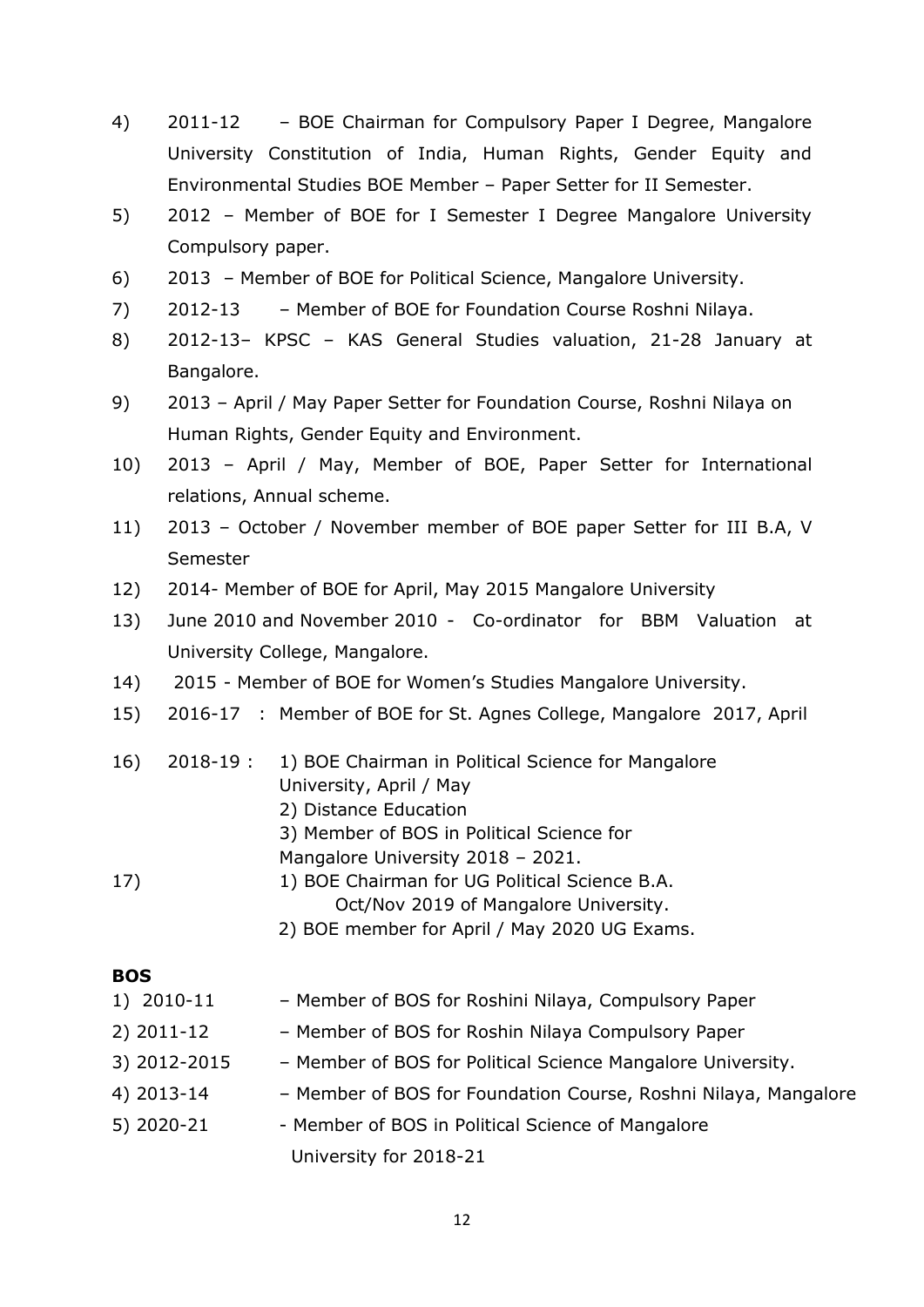6) 2020-21 - Member of Administrative Council for Government First Grade College, Bantwal nominated by Mangalore University

## **16. Awards:**

1. 2015 : Awarded Sri. Kolladi Balakrishna Rai Award for Human Rights on 07-08-2015 in a Workshop held in University College, Mangalore.

## **17. Invited Lectures Delivered:**

1) **2008** – 19th December Addressed Political Science students of Besant College, Mangalore.

Topic: "Challenges before the UN in the 21<sup>st</sup> Century".

- 2) **2010** Resource person at one day University level seminar at Canara First Grade College on 6-2-2010. Paper presenter on:"Smaller States Versus Development: Feasible For India.
- 3) **2010**  23rd April Resource person at Government First Grade College, Bettampady. Topic of the Lecture: SAARC: Problems and Prospects

## **18 Research work**

| Minor Research Project<br>Major Research project<br>Mphil<br>Guidance |          | Nil<br>$\mathbb{R}^n$<br>Nil<br>$01(2005-10)$<br>M. Phil Mangalore University since<br>÷<br>2008, One Student is presently being<br>quided for M. Phil in $2008 - 09$ .<br>M. Phil Thesis submitted in Nov.2009 |
|-----------------------------------------------------------------------|----------|-----------------------------------------------------------------------------------------------------------------------------------------------------------------------------------------------------------------|
|                                                                       |          | Ph.D. Guidance : 4 students (Ongoing)                                                                                                                                                                           |
| <b>Name</b>                                                           |          | <u>Topic</u>                                                                                                                                                                                                    |
| a) Laxmikanth                                                         |          | Coalition Govt, in India and Democratic Governance.                                                                                                                                                             |
| b) Nataraj K.                                                         |          | Climate change and Global Environmental Debate:<br>An Indian Response.                                                                                                                                          |
| c) Prashanth Kumar C.                                                 | $\sim$ 1 | Socialism & Farmer Movement in Shimoga District:<br>A Study                                                                                                                                                     |
| d) Divya M.B.                                                         |          | Identity Social Change & Political Mobilization:<br>A Study of Jeenu Kuruba and Erava Tribes in Kodagu<br>District.                                                                                             |

## 19. **Administrative Experience:**

2008-09 Member of internal assessment and Editorial Board of College Magazine.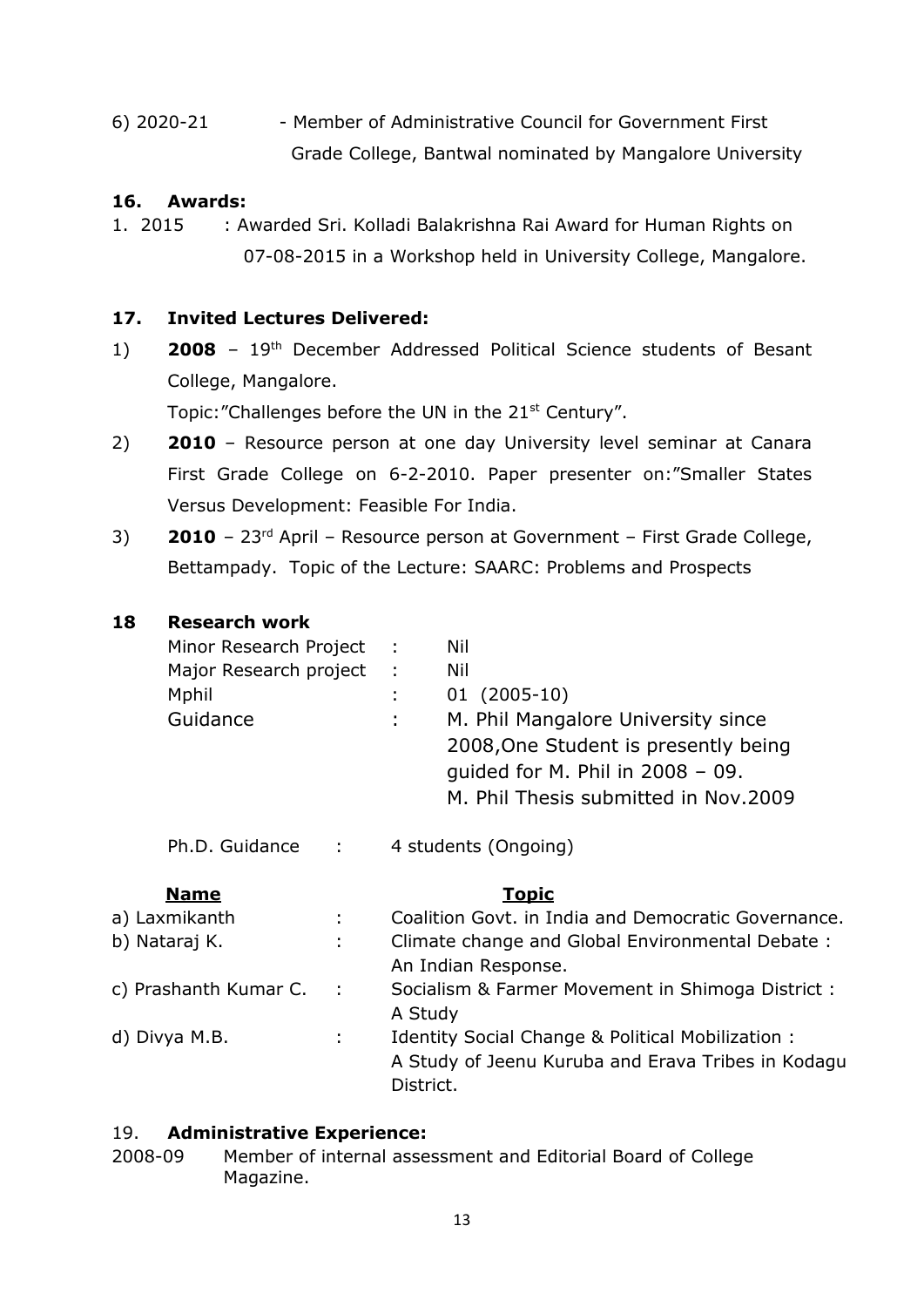|        | 2010 : Member of Admission Committee for Arts                                  |
|--------|--------------------------------------------------------------------------------|
|        |                                                                                |
|        |                                                                                |
| 2010 — | : Member of Time Table Committee                                               |
|        | 2010 - 11 : Member of UGC Fund Utilization Committee.                          |
| -2010  |                                                                                |
|        | to present : Co- Ordinator for Centre with Potential for Excellence Committee. |
|        |                                                                                |

| $2010 - 11$<br>$2011 - 12$ |                                               |
|----------------------------|-----------------------------------------------|
| $2012 - 13$<br>$2013 - 14$ | Member of Fine Arts Committee in the College. |
| $2014 - 15$                |                                               |
| 2015-16                    |                                               |
| 2016-17                    |                                               |

2013-14, 2014-15, 2015-16, 2016-17– Member of UGC Planning Board Committee in University, College, Mangalore.

2014-15, 2015-16, 2016-17– Convener for NAAC SSR Criteria – I Curriculum Aspects in the College

|         |                         | 2016-17 to 2020-21- Member of Discipline committee. |
|---------|-------------------------|-----------------------------------------------------|
|         |                         | Convenor of CPE                                     |
|         |                         | <b>Convenor of Admission Committee</b>              |
|         |                         | Member of Fine Arts                                 |
| 2017-18 | $\sim 100$ km s $^{-1}$ | Member of Discipline Committee                      |
| 2020-21 | $\sim$                  | Dean of Arts Faculty                                |

#### 20. **Curricular Activities** -

Engaged classes for all degree students in Political science, general studies in Constitution, Human Rights and classes for M.Phil students in 2008-09. 2010-16 - I, II & III B.A. 2016-20 - Constitution of India & Human Rights for I Degree B.A, B.Sc, B.Com

## 21. **Extension Activities**

- 1) 2012-13, 2013-14, 2014-15 Deputy Director for Human Rights Association in the College.
- 2) 2016-17 : Vice-President of Humanities Association.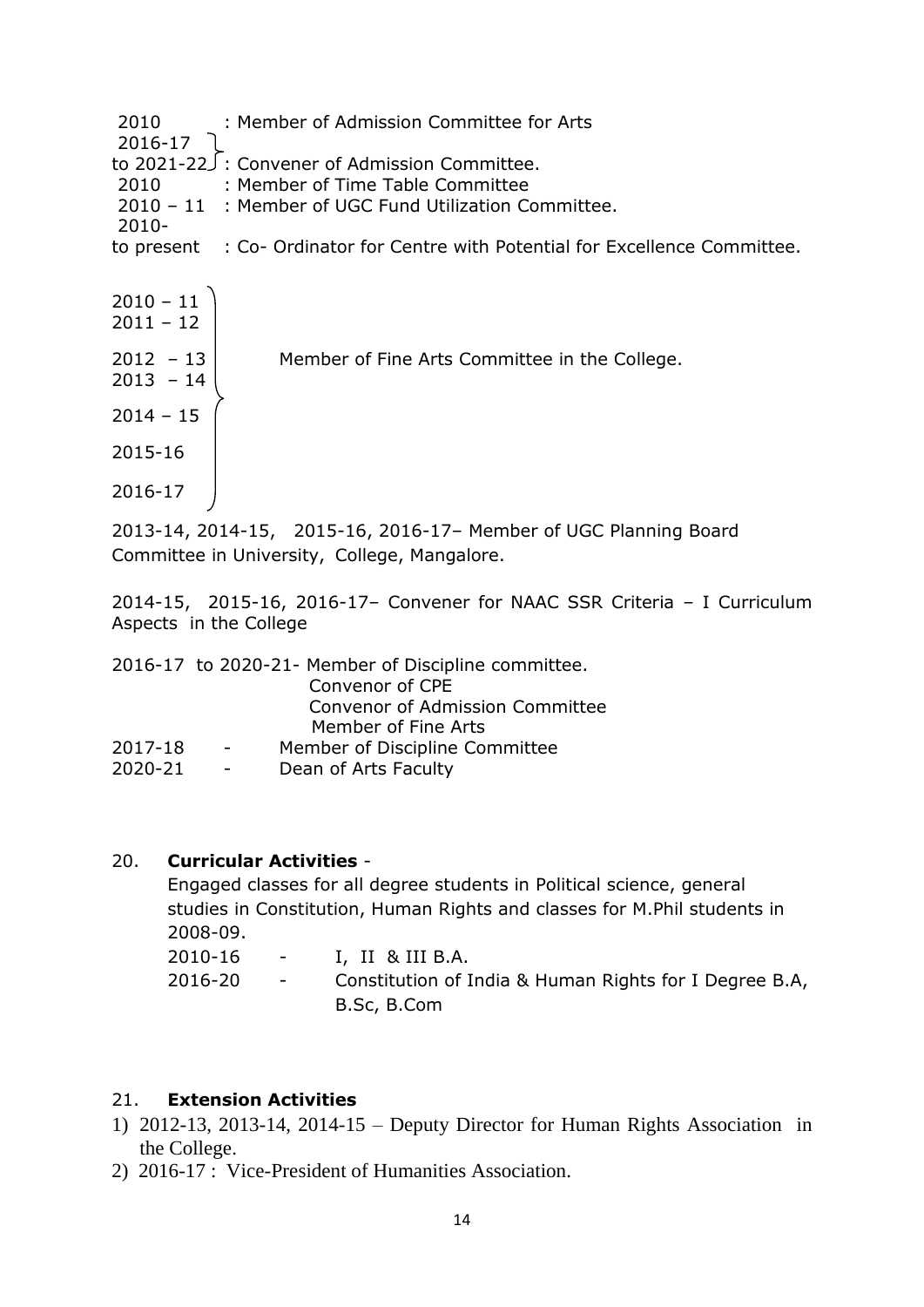- 3) 2018-19, 2019-20m "Human Rights Association".
- 22. **Counselling & Guidance** III B.A. A For all need based students on curricular as well as other aspects has been undertaken.
	- 1) 2010-11 Academic Counsellor for II B.A –C
	- 2) 2012-13-Academic Counsellor for III B.A -A
	- 3) 2013-14-Academic Counsellor for I B.A-A
	- 4) 2014-15-Academic Counsellor for II B.A-A
	- 5) 2015-16 Academic Counsellor for I B.A-A
	- 6) 2016-17 Academic Counsellor for III B.A.-A
		- 2017-18 Academic Counsellor for III B.A.-A
		- 2018-19 Academic Counsellor for III B.A.-A
		- 2019-20 – Academic Counsellor for III B.A.-A
	- 7) 2020-21 Academic Counsellor for III B.A.-C

## 21. **Any other Information**

- 1) Prepared study material for MA previous Political Science paper –II on Indian Political System for Mangalore University Correspondence Courses and submitted to University on 08-06-2015.
- 2) As Convener of CPE attended The Interface Meeting of UGC at New Delhi from 27-29th January 2016.

## **2016-17:**

- 1. Attended one day Workshop on New Syllabus in Pol. Science at S.V.S. College, Bantwal on 30-07-2016
- 2. 26-9-2016 Conducted one day workshop on Human Rights Awareness in association with Human Rights Association, Women's Forum and Human Rights Federation of India [150 students Participated]
- 3. 4-3-2017 In Association with Legal Awareness Cell. District Information Department and Department of Political Science of University College, arranged for a Workshop on Fundamental Duties and Lodging Police Complaint. [90 students participated]